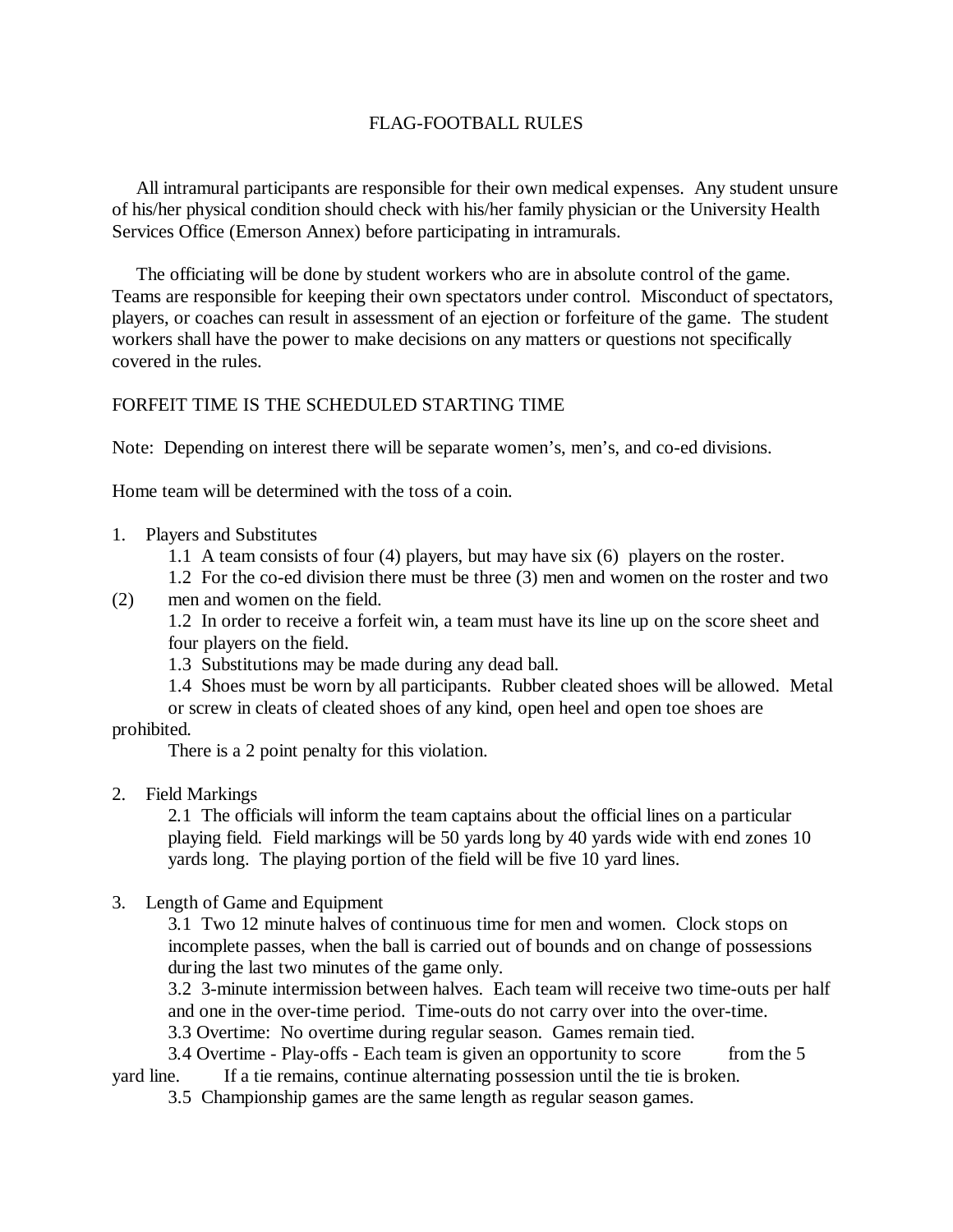3.6 Flag belt must be worn. If belt falls off, a runner is considered down and a receiver is considered ineligible.

3.7 Protective equipment such as hip pads, shoulder pads, and head gear is prohibited.

Any padding of injured parts of the body, must be approved by the game official.

### 4. Scoring

 4.1 Six points for a touchdown. One (1) point for bringing the ball in from the 3 yard line, or 2 points for bringing the ball in from the 10 yard line.

4.2 Two points for a safety.

4.3 The defense scores points either by a safety or by an interception. Interception by defense results in an immediate dead ball and the defensive team is awarded 3 points.

After interception, the defensive team takes over on offense at the 40 yard line.

4.4 A safety results when an offensive player is deflagged between the 45 and 50 yard line or steps over the 50 yard end line. This results in 2 points awarded to the defense.

4.5 The offense has four plays in which to score.

### 5. Dead Ball

5.1 The ball becomes dead when a runner's flag is removed by the opponent.

 5.2 Except for the roll of a kickoff or punt, the ball becomes dead anytime it touches the ground: fumble, bad snap from center, incomplete forward or lateral pass.

5.3 A runner is down anytime her/his knees touch the ground.

5.4 With the exception of an incomplete forward pass, a dead ball will be put into play at

the point where the ball touched the ground (the runner touched the ground or the runner's flag was removed).

# 6. Blocking

 6.1 All blocking must be done like screening in basketball. No pushing or shoulder blocks.

 6.2 A player must be on both feet when a block is made and must remain on both feet when the block is complete.

6.3 Stiff arming, forearm blows are not permitted.

6.4 The offense must have 2 blockers on the line of scrimmage at all times.

6.5 The defensive rushers must wait 3 seconds before rushing thequarterback. Referee raises his/her hand to signal 3 second count has ended.

# 7. Passing

7.1 All players are eligible to receive a pass.

7.2 Forward passes may be thrown from any point behind the line of scrimmage.

 7.3 Lateral passes may be thrown from anywhere on the playing field, but only after a forward pass has been completed.

7.4 Any number of passes may be thrown in a series of plays.

#### 8. Penalties

 8.1 All play action violations will be penalized ten (10) yards from the line of scrimmage or the ball will be placed at the point of the infraction whichever distance is greater. Play action violations include but are not limited to illegal blocking, tripping, illegal use of